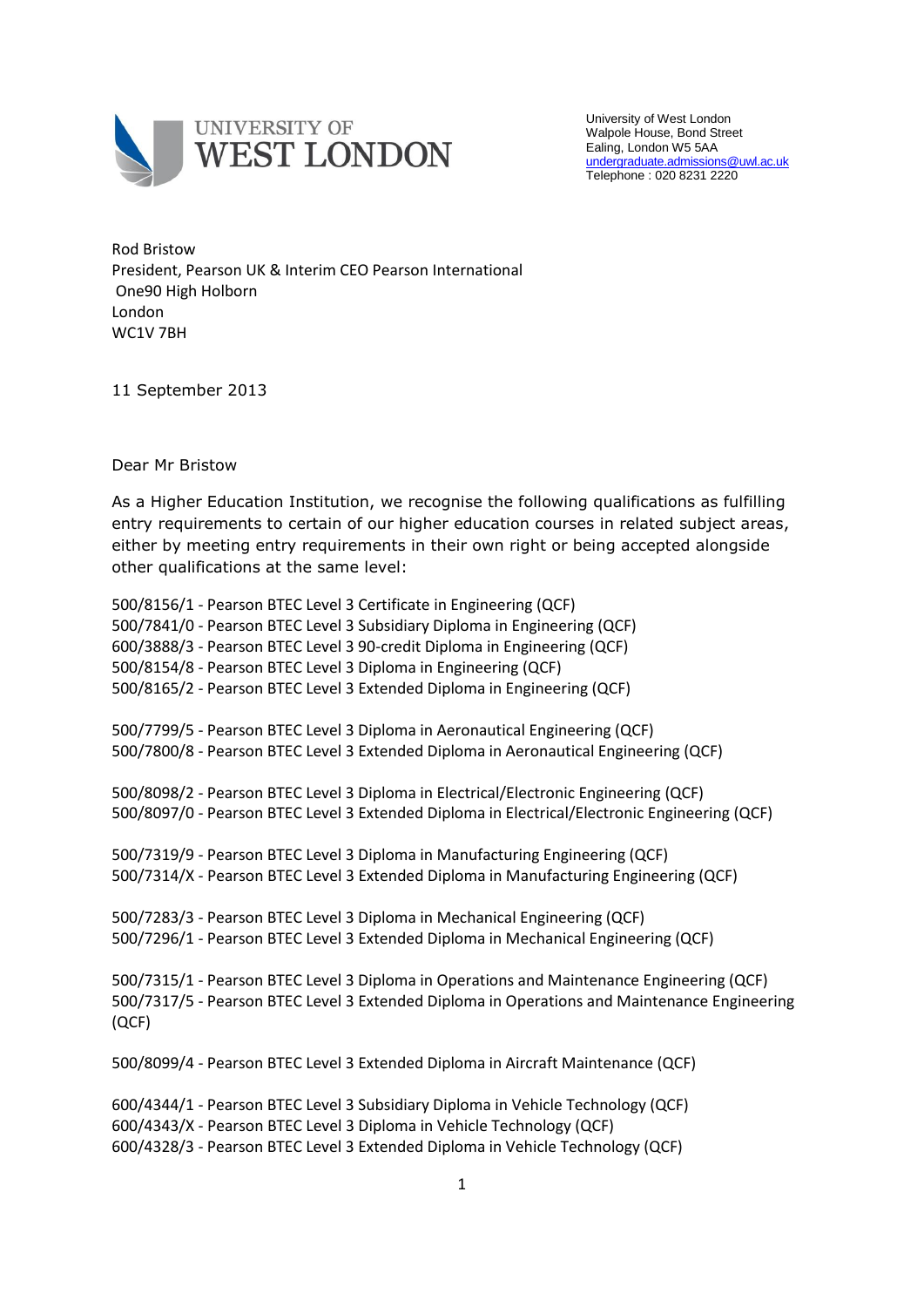500/6726/6 - Pearson BTEC Level 3 Certificate in Applied Science (QCF) 500/6725/4 - Pearson BTEC Level 3 Subsidiary Diploma in Applied Science (QCF) 600/5849/3 - Pearson BTEC Level 3 90-credit Diploma in Applied Science (QCF) 500/6673/0 - Pearson BTEC Level 3 Diploma in Applied Science (QCF) 500/6720/5 - Pearson BTEC Level 3 Extended Diploma in Applied Science (QCF) 500/9939/5 - Pearson BTEC Level 3 Diploma in Pharmaceutical Science (QCF) 500/7333/3 - Pearson BTEC Level 3 Certificate in Art and Design (QCF) 500/7144/0 - Pearson BTEC Level 3 Subsidiary Diploma in Art and Design (QCF) 600/3890/1 - Pearson BTEC Level 3 90-credit Diploma in Art and Design (QCF) 500/7298/5 - Pearson BTEC Level 3 Diploma in Art and Design (QCF) 500/7566/4 - Pearson BTEC Level 3 Extended Diploma in Art and Design (QCF) 500/7928/1 - Pearson BTEC Level 3 Foundation Diploma in Art and Design (QCF) 500/6748/5 - Pearson BTEC Level 3 Certificate in Business (QCF) 500/6750/3 - Pearson BTEC Level 3 Subsidiary Diploma in Business (QCF) 600/3889/5 - Pearson BTEC Level 3 90-credit Diploma in Business (QCF) 500/6747/3 - Pearson BTEC Level 3 Diploma in Business (QCF) 500/6746/1 - Pearson BTEC Level 3 Extended Diploma in Business (QCF) 500/7714/4 - Pearson BTEC Level 3 Certificate in Personal and Business Finance (QCF) 500/7712/0 - Pearson BTEC Level 3 Subsidiary Diploma in Personal and Business Finance (QCF) 500/6245/1 - Pearson BTEC Level 3 Subsidiary Diploma in Understanding Enterprise and Entrepreneurship (QCF) 601/0501/X - Pearson BTEC Level 3 90-credit Diploma in Enterprise and Entrepreneurship (QCF) 500/6246/3 - Pearson BTEC Level 3 Diploma in Enterprise and Entrepreneurship (QCF) 601/0502/1 - Pearson BTEC Level 3 Extended Diploma in Enterprise and Entrepreneurship (QCF) 500/7138/5 - Pearson BTEC Level 3 Certificate in Construction and the Built Environment (QCF) 500/7140/3 - Pearson BTEC Level 3 Subsidiary Diploma in Construction and the Built Environment (QCF) 500/7137/3 - Pearson BTEC Level 3 Diploma in Construction and the Built Environment (QCF) 500/7139/7 - Pearson BTEC Level 3 Extended Diploma in Construction and the Built Environment (QCF) 500/7845/8 - Pearson BTEC Level 3 Certificate in Creative Media Production (QCF) 500/7842/2 - Pearson BTEC Level 3 Subsidiary Diploma in Creative Media Production (QCF) 600/6445/6 - Pearson BTEC Level 3 90-credit Diploma in Creative Media Production (QCF) 500/7888/4 - Pearson BTEC Level 3 Diploma in Creative Media Production (QCF) 500/7878/1 - Pearson BTEC Level 3 Extended Diploma in Creative Media Production (QCF) 500/9316/2 - Pearson BTEC Level 3 Certificate in Health and Social Care (QCF) 500/9317/4 - Pearson BTEC Level 3 Subsidiary Diploma in Health and Social Care (QCF) 600/6178/9 - Pearson BTEC Level 3 90-credit Diploma in Health and Social Care (QCF) 500/9465/8 - Pearson BTEC Level 3 Diploma in Health and Social Care (QCF) 500/9501/8 - Pearson BTEC Level 3 Extended Diploma in Health and Social Care (QCF)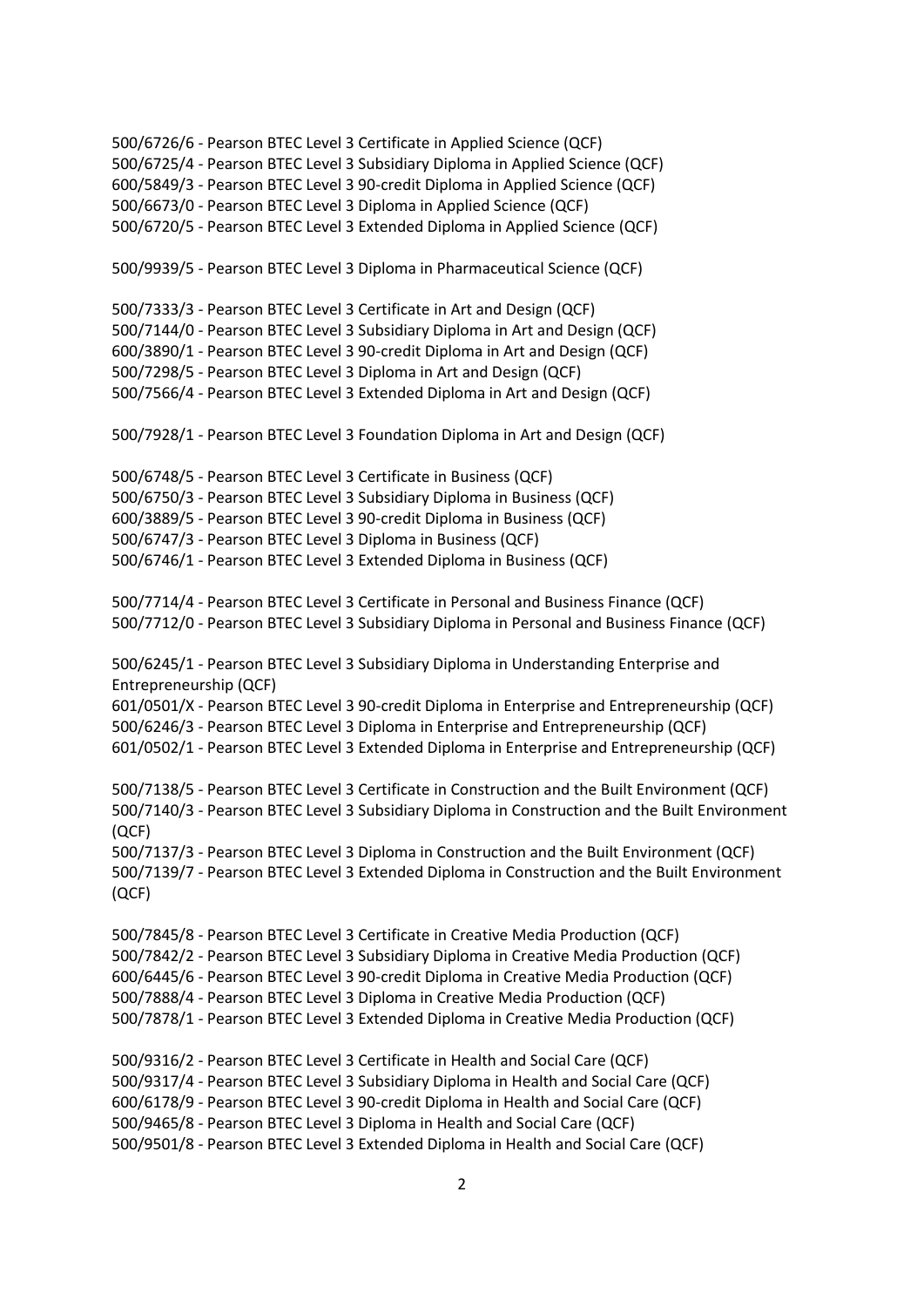500/9148/7 - Pearson BTEC Level 3 Certificate in IT (QCF) 500/9147/5 - Pearson BTEC Level 3 Subsidiary Diploma in IT (QCF) 600/3887/1 - Pearson BTEC Level 3 90-credit Diploma in IT (QCF) 500/9150/5 - Pearson BTEC Level 3 Diploma in IT (QCF) 500/9149/9 - Pearson BTEC Level 3 Extended Diploma in IT (QCF) 500/6920/2 - Pearson BTEC Level 3 Certificate in Performing Arts (QCF) 500/6919/6 - Pearson BTEC Level 3 Subsidiary Diploma in Performing Arts (QCF) 600/3953/X - Pearson BTEC Level 3 90-credit Diploma in Performing Arts (QCF) 500/6873/8 - Pearson BTEC Level 3 Diploma in Performing Arts (QCF) 500/6872/6 - Pearson BTEC Level 3 Extended Diploma in Performing Arts (QCF) 500/7718/1 - Pearson BTEC Level 3 Certificate in Music (QCF) 500/7844/6 - Pearson BTEC Level 3 Subsidiary Diploma in Music (QCF) 600/6682/9 - Pearson BTEC Level 3 90-credit Diploma in Music (QCF) 500/7871/9 - Pearson BTEC Level 3 Diploma in Music (QCF) 500/7717/X - Pearson BTEC Level 3 Extended Diploma in Music (QCF) 500/7870/7 - Pearson BTEC Level 3 Certificate in Music Technology (QCF) 500/7872/0 - Pearson BTEC Level 3 Subsidiary Diploma in Music Technology (QCF) 600/6683/0 - Pearson BTEC Level 3 90-credit Diploma in Music Technology (QCF) 500/7837/9 - Pearson BTEC Level 3 Diploma in Music Technology (QCF) 500/7716/8 - Pearson BTEC Level 3 Extended Diploma in Music Technology (QCF) 500/7102/6 - Pearson BTEC Level 3 Certificate in Production Arts (QCF) 500/7380/1 - Pearson BTEC Level 3 Subsidiary Diploma in Production Arts (QCF) 500/7364/3 - Pearson BTEC Level 3 Diploma in Production Arts (QCF) 500/7381/3 - Pearson BTEC Level 3 Extended Diploma in Production Arts (QCF) 500/9787/8 - Pearson BTEC Level 3 Certificate in Travel and Tourism (QCF) 500/9863/9 - Pearson BTEC Level 3 Subsidiary Diploma in Travel and Tourism (QCF) 600/6539/4 - Pearson BTEC Level 3 90-credit Diploma in Travel and Tourism (QCF) 500/9862/7 - Pearson BTEC Level 3 Diploma in Travel and Tourism (QCF) 500/9861/5 - Pearson BTEC Level 3 Extended Diploma in Travel and Tourism (QCF) 600/6413/4 - Pearson BTEC Level 3 Certificate in Aviation Operations (QCF) 600/6438/9 - Pearson BTEC Level 3 Subsidiary Diploma in Aviation Operations (QCF) 600/6424/9 - Pearson BTEC Level 3 90-credit Diploma in Aviation Operations (QCF) 600/6425/0 - Pearson BTEC Level 3 Diploma in Aviation Operations (QCF) 600/6439/0 - Pearson BTEC Level 3 Extended Diploma in Aviation Operations (QCF) 500/8195/0 - Pearson BTEC Level 3 Certificate in Hospitality (QCF) 500/8197/4 - Pearson BTEC Level 3 Subsidiary Diploma in Hospitality (QCF) 500/8196/2 - Pearson BTEC Level 3 Diploma in Hospitality (QCF) 500/8209/7 - Pearson BTEC Level 3 Extended Diploma in Hospitality (QCF) 500/7840/9 - Pearson BTEC Level 3 Certificate in Public Services (QCF) 500/7862/8 - Pearson BTEC Level 3 Subsidiary Diploma in Public Services (QCF) 600/3891/3 - Pearson BTEC Level 3 90-credit Diploma in Public Services (QCF)